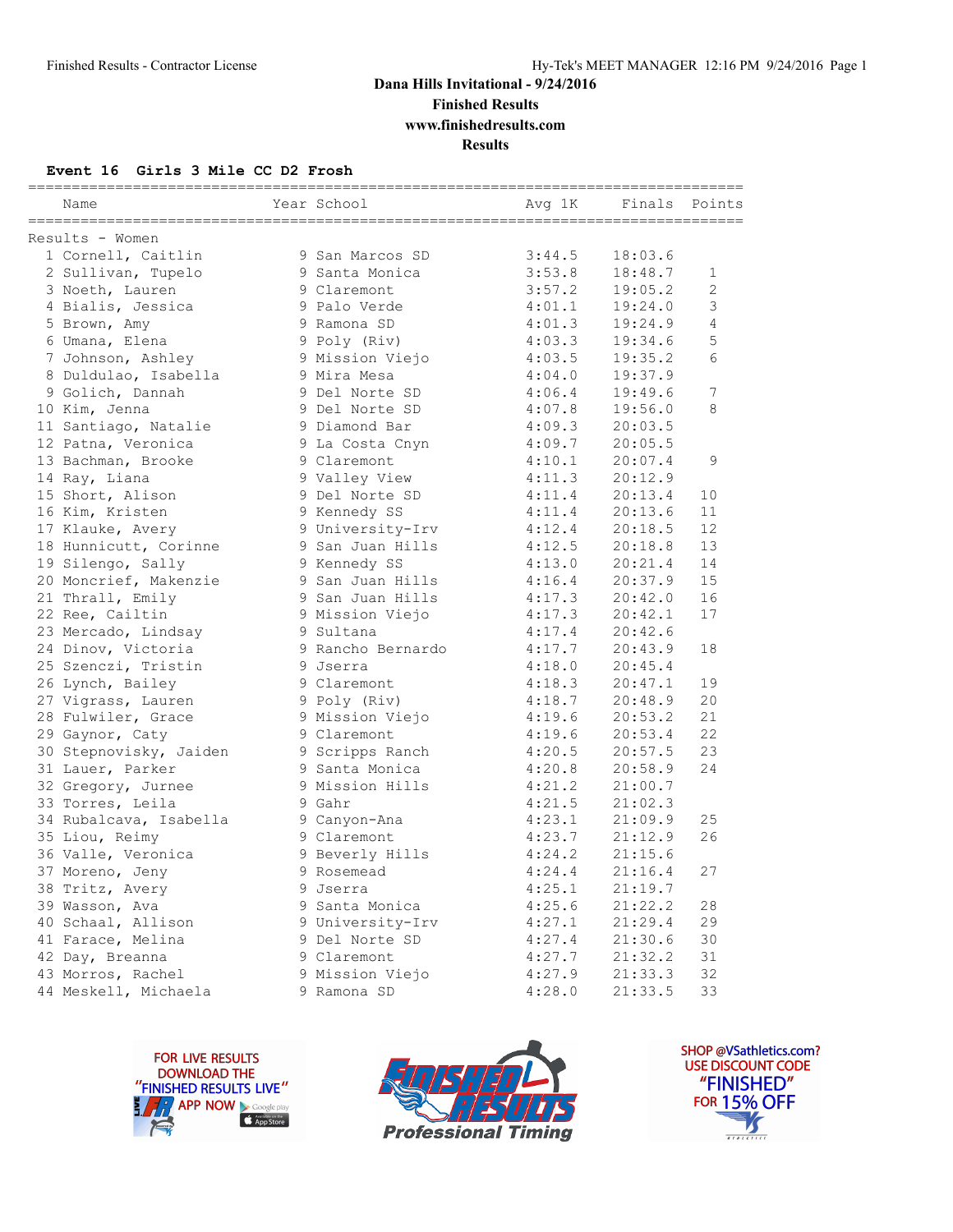**Finished Results**

**www.finishedresults.com**

**Results**

### **....Event 16 Girls 3 Mile CC D2 Frosh**

| 45 Barnhill, Rachel   | 9 Scripps Ranch   | 4:29.0 | 21:38.7 | 34 |
|-----------------------|-------------------|--------|---------|----|
| 46 Engels, Rylan      | 9 Jserra          | 4:29.7 | 21:41.7 |    |
| 47 Wallace, Allison   | 9 Villa Park      | 4:31.1 | 21:48.7 | 35 |
| 48 Barker, Amber      | 9 Orange Glen     | 4:31.2 | 21:49.1 |    |
| 49 Huntley, Elani     | 9 Valley View     | 4:31.9 | 21:52.6 |    |
| 50 Gorman, Jaden      | 9 San Juan Hills  | 4:32.0 | 21:52.8 | 36 |
| 51 Badillo, Ivri      | 9 Kennedy SS      | 4:33.0 | 21:58.0 | 37 |
| 52 Hammond, Gracie    | 9 San Juan Hills  | 4:33.1 | 21:58.5 | 38 |
| 53 Norman, Keily      | 9 Mission Viejo   | 4:33.2 | 21:58.8 | 39 |
| 54 Lam, Miranda       | 9 Rosemead        | 4:33.5 | 22:00.4 | 40 |
| 55 Kloepfer, Lily     | 9 San Juan Hills  | 4:34.7 | 22:05.9 | 41 |
| 56 Truong, Lynn       | 9 Rosemead        | 4:34.9 | 22:07.2 | 42 |
| 57 Helbock, Eve       | 9 Rancho Bernardo | 4:35.2 | 22:08.5 | 43 |
| 58 Dunn, Dunia        | 9 Santa Monica    | 4:35.3 | 22:08.9 | 44 |
| 59 Chavez, Dulce      | 9 Canyon-Ana      | 4:35.6 | 22:10.4 | 45 |
| 60 Comay, Melea       | 9 Santa Monica    | 4:35.8 | 22:11.3 | 46 |
| 61 Johnson, Abby      | 9 Santa Monica    | 4:36.4 | 22:14.3 | 47 |
| 62 Bjornsson, Anna    | 9 Mission Viejo   | 4:36.7 | 22:15.5 | 48 |
| 63 Cecchetto, Chloe   | 9 Del Norte SD    | 4:36.7 | 22:15.7 | 49 |
| 64 Smolentseva, Anna  | 9 Santa Monica    | 4:37.2 | 22:18.0 | 50 |
| 65 Mazhar, Naila      | 9 University-Irv  | 4:37.4 | 22:19.1 | 51 |
| 66 Davis, Alyssa      | 9 Ramona SD       | 4:39.6 | 22:29.5 | 52 |
| 67 Teuber, Ancieia    | 9 Claremont       | 4:40.4 | 22:33.8 | 53 |
| 68 Para, Jillian      | 9 Canyon-Ana      | 4:40.7 | 22:34.9 | 54 |
| 69 Atilano, Katherine | 9 Cerritos        | 4:40.8 | 22:35.3 | 55 |
| 70 Eveland, Serena    | 9 Gahr            | 4:40.8 | 22:35.4 |    |
| 71 Wu, Wangian        | 9 Rosemead        | 4:40.9 | 22:35.9 | 56 |
| 72 Huang, Fiona       | 9 Diamond Bar     | 4:41.2 | 22:37.3 |    |
| 73 Toe, Eri           | 9 Villa Park      | 4:41.8 | 22:40.4 | 57 |
| 74 Shyp, Abigail      | 9 Mission Viejo   | 4:41.9 | 22:40.8 | 58 |
| 75 Dholakia, Shreya   | 9 Kennedy SS      | 4:42.9 | 22:45.6 | 59 |
| 76 Adames, Ivanna     | 9 Mission Viejo   | 4:43.0 | 22:46.0 |    |
| 77 Truong, Dorothy    | 9 Rosemead        | 4:43.0 | 22:46.3 | 60 |
| 78 Dervieux, Julia    | 9 University-Irv  | 4:43.4 | 22:47.9 | 61 |
| 79 Jackowski, Emma    | 9 Scripps Ranch   | 4:43.4 | 22:48.1 | 62 |
| 80 Nguyen, Tracy      | 9 Westminster     | 4:43.4 | 22:48.2 | 63 |
| 81 Mallari, Marielle  | 9 Del Norte SD    | 4:45.4 | 22:57.7 | 64 |
| 82 Woolbert, Avery    | 9 San Juan Hills  | 4:45.6 | 22:58.9 | 65 |
| 83 Bartosh, Melia     | 9 Claremont       | 4:46.1 | 23:00.9 |    |
| 84 Brown, Abbey       | 9 Villa Park      | 4:46.4 | 23:02.7 | 66 |
| 85 Call, Kailee       | 9 Mission Viejo   | 4:46.7 | 23:04.0 |    |
| 86 Cloutier, Taylor   | 9 Del Norte SD    | 4:47.0 | 23:05.6 | 67 |
| 87 Magee, Charlotte   | 9 San Juan Hills  | 4:47.2 | 23:06.3 |    |
| 88 Boorboor, Ariana   | 9 Palo Verde      | 4:47.3 | 23:06.9 | 68 |
| 89 Vargas, Skyler     | 9 San Juan Hills  | 4:47.5 | 23:07.7 |    |
| 90 Luu, Zoe           | 9 Rosemead        | 4:48.1 | 23:10.7 | 69 |
| 91 Selznick, Jordyn   | 9 Palo Verde      | 4:48.5 | 23:12.8 | 70 |





SHOP @VSathletics.com? USE DISCOUNT CODE "FINISHED" **FOR 15% OFF**  $\frac{1}{\sqrt{2}}$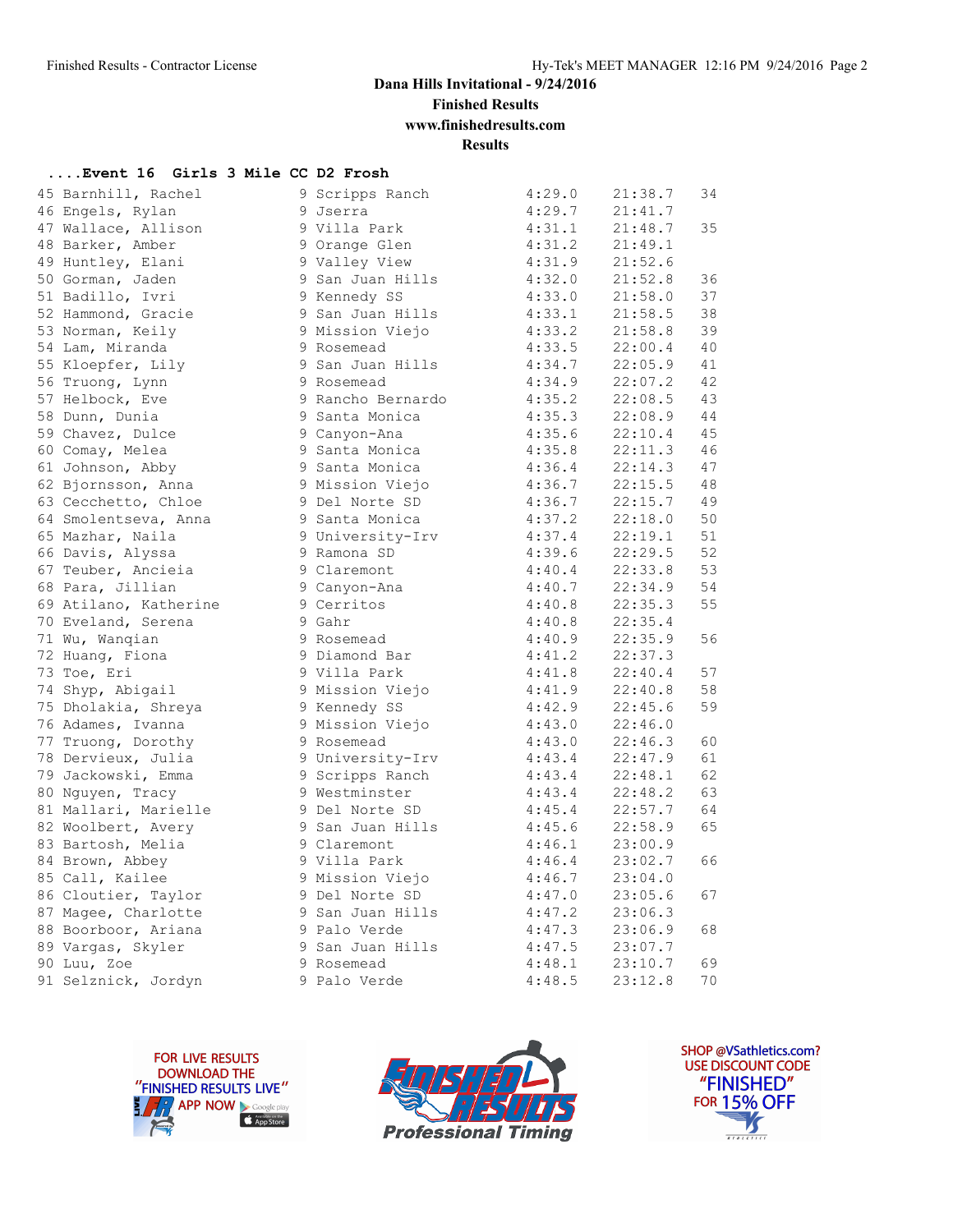**Finished Results**

**www.finishedresults.com**

**Results**

### **....Event 16 Girls 3 Mile CC D2 Frosh**

| 92 Yang, Emma                              | 9 Cerritos             | 4:49.0               | 23:15.0 | 71  |
|--------------------------------------------|------------------------|----------------------|---------|-----|
| 93 Gonzalez, Sophie                        | 9 Rancho Bernardo      | 4:50.3               | 23:21.3 | 72  |
| 94 Huynh, Joanne                           | 9 Cerritos             | 4:50.5               | 23:22.4 | 73  |
| 95 Yamasaki, Rachel                        | 9 Cerritos             | 4:50.5               | 23:22.5 | 74  |
| 96 Ward, Corinne                           | 9 Ramona SD            | 4:50.6               | 23:22.9 | 75  |
| 97 Nelson, Carly                           | 9 Canyon-Ana           | 4:51.0               | 23:24.6 | 76  |
| 98 Liu, Christina                          | 9 University-Irv       | 4:51.4               | 23:26.8 | 77  |
| 99 Nguyen, Sophia                          | 9 Westminster          | 4:52.1               | 23:30.0 | 78  |
| 100 Chigas, Grace                          | 9 Palo Verde           | 4:52.5               | 23:32.0 | 79  |
| 101 Nedelykovic, Eden                      | 9 San Juan Hills       | 4:52.8               | 23:33.6 |     |
| 102 Rappoport, Aneesa                      | 9 Santa Monica         | 4:53.0               | 23:34.4 |     |
| 103 Castro, Marla                          | 9 Cerritos             | 4:54.0               | 23:39.3 | 80  |
| 104 Gonzalez, Aryanna                      | 9 Valley View          | 4:54.1               | 23:39.6 |     |
| 105 Srun, Kroesna                          | 9 Lakewood             | 4:55.1               | 23:44.8 | 81  |
| 106 Nguyen, Faith                          | 9 Kennedy SS           | 4:56.4               | 23:50.8 | 82  |
| 107 Bryant, Marina                         | 9 Poly (Riv)           | 4:57.1               | 23:54.3 | 83  |
| 108 Medina, Yulisa                         | 9 Poly (Riv)           | 4:57.3               | 23:55.2 | 84  |
| 109 Sapper, Kensey                         | 9 Ramona SD            | 4:58.2               | 23:59.3 | 85  |
| 110 Cardenas, Karla                        | 9 Kennedy SS           | 4:58.6               | 24:01.3 | 86  |
| 111 Ohebsion, Yasmeen                      | 9 Beverly Hills        | 4:58.6               | 24:01.4 |     |
| 112 Raygoza, Angel                         | 9 Lakewood             | 4:58.8               | 24:02.4 | 87  |
| 113 Hodge, Lucy                            | 9 San Juan Hills       | 5:00.7               | 24:11.7 |     |
| 114 Faasse, Kayla                          | 9 Palo Verde           | 5:00.8               | 24:12.0 | 88  |
| 115 Obispo, Clariece                       | 9 Elsinore             | 5:01.2               | 24:14.1 |     |
| 116 Schempp, Jessica                       | 9 Canyon-Ana           |                      | 24:21.2 | 89  |
| 117 Jaramillo, Maria                       | 9 Poly (Riv)           | $5:02.7$<br>$5:02.9$ | 24:22.0 | 90  |
| 118 Yu-Swanson, Kyla                       | 9 Scripps Ranch 5:04.2 |                      | 24:28.4 | 91  |
| 118 Mcgruder, Katie                        | 9 Claremont            | 5:04.2               | 24:28.4 |     |
| 120 Ng, Lesley                             | 9 Kennedy SS           | 5:04.3               | 24:29.2 | 92  |
| 121 Brito, Lizette                         | 9 Westminster          |                      | 24:36.7 | 93  |
| 122 Sosa, Angelica                         | 9 San Juan Hills       | $5:05.9$<br>$5:06.5$ | 24:39.5 |     |
| 123 Trieu, Shina                           | 9 Rosemead             | 5:08.2               | 24:47.6 | 94  |
| 124 Lopez, Maria                           | 9 Villa Park           | 5:09.0               | 24:51.6 | 95  |
| 125 Fischbeck, Jacy                        | 9 San Juan Hills       | 5:10.1               | 24:56.8 |     |
| 126 Akins, Mariana                         | 9 Rancho Bernardo      | 5:10.3               | 24:57.8 | 96  |
| 127 Thayer, Madison                        | 9 Diamond Bar          | 5:10.4               | 24:58.6 |     |
| 128 Ly, Kayla                              | 9 Rosemead             | 5:10.6               | 24:59.4 |     |
| 129 Tafoya, Elayna                         | 9 University-Irv       | 5:11.7               | 25:04.5 | 97  |
| 130 Perry, Margaret                        | 9 San Juan Hills       | 5:14.1               | 25:16.4 |     |
| 131 Garcia, Corrine                        | 9 Cerritos             | 5:15.3               | 25:22.1 | 98  |
| 132 James, Joy                             | 9 Lakewood             | 5:15.4               | 25:22.7 | 99  |
| 133 Gallardo, Laura                        | 9 Poly (Riv)           | 5:15.7               | 25:24.2 | 100 |
| 134 Roberts, McKayla                       | 9 Rancho Bernardo      | 5:15.9               | 25:24.9 | 101 |
| 135 Pampo, Elyssa                          | 9 Scripps Ranch        | 5:16.0               | 25:25.4 | 102 |
|                                            | 9 Mission Viejo        |                      | 25:27.4 |     |
| 136 Santagata, Jacey<br>137 Mortimer, Zoie | 9 Elsinore             | $5:16.4$<br>$5:18.8$ | 25:39.1 |     |
| 138 Pham, Serena                           | 9 Scripps Ranch        | 5:20.3               | 25:46.0 | 103 |
|                                            |                        |                      |         |     |





SHOP @VSathletics.com? **USE DISCOUNT CODE** "FINISHED" **FOR 15% OFF** IS  $\frac{1}{\sqrt{181411111}}$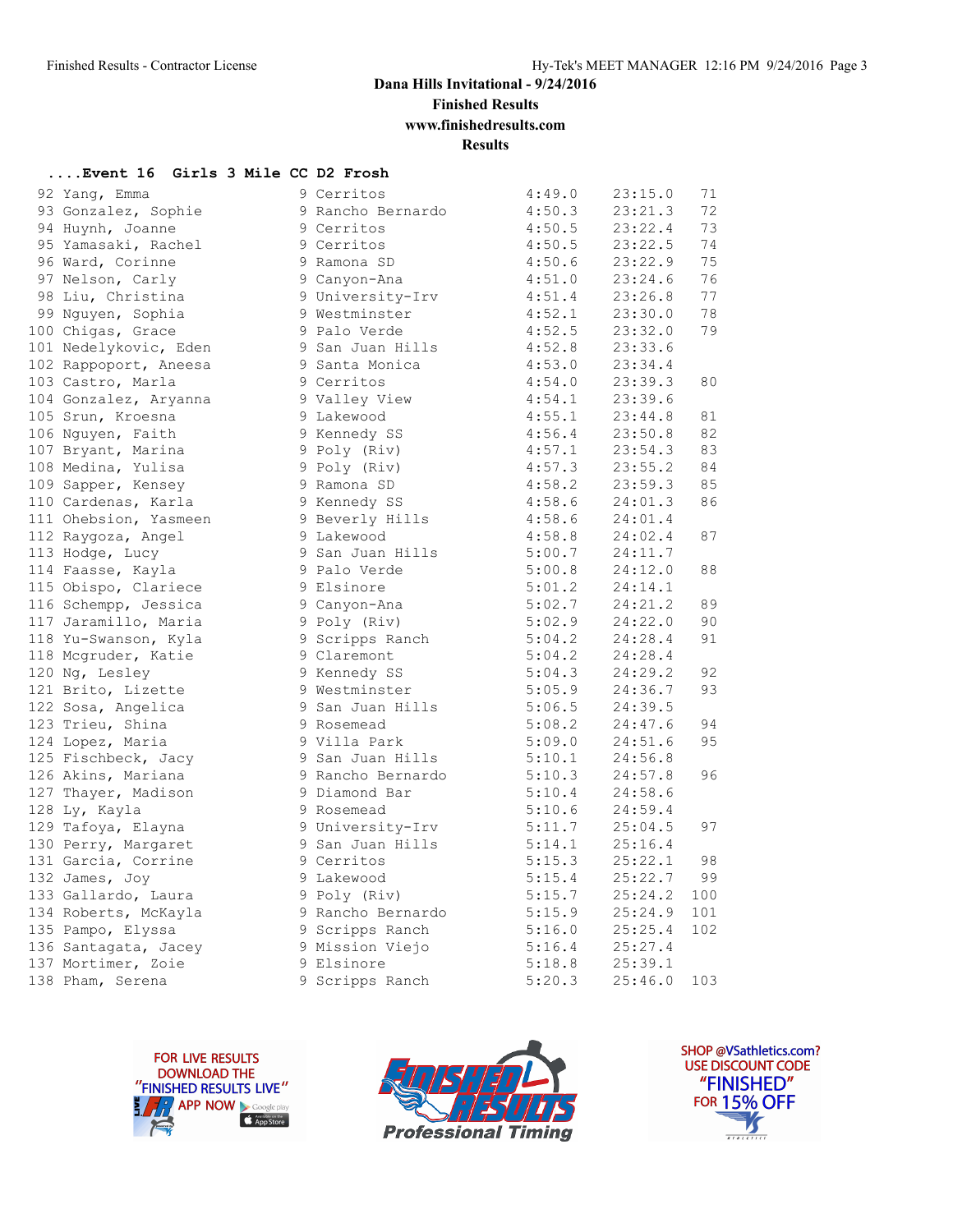**Finished Results**

**www.finishedresults.com**

**Results**

### **....Event 16 Girls 3 Mile CC D2 Frosh**

| 139 Gatton, Lily          |                                                                                                                                                                                                                 | 5:20.8                                                                                                                                                                                                                                                                                                                                                                                                                                                                                                                                                                                                                                                                                                                                                                                                                                                                                                  |                                                                                                                                                                                                                                                                                                                        |                   |
|---------------------------|-----------------------------------------------------------------------------------------------------------------------------------------------------------------------------------------------------------------|---------------------------------------------------------------------------------------------------------------------------------------------------------------------------------------------------------------------------------------------------------------------------------------------------------------------------------------------------------------------------------------------------------------------------------------------------------------------------------------------------------------------------------------------------------------------------------------------------------------------------------------------------------------------------------------------------------------------------------------------------------------------------------------------------------------------------------------------------------------------------------------------------------|------------------------------------------------------------------------------------------------------------------------------------------------------------------------------------------------------------------------------------------------------------------------------------------------------------------------|-------------------|
| 140 Pham, Kim             |                                                                                                                                                                                                                 |                                                                                                                                                                                                                                                                                                                                                                                                                                                                                                                                                                                                                                                                                                                                                                                                                                                                                                         | 25:54.0                                                                                                                                                                                                                                                                                                                | 104               |
|                           |                                                                                                                                                                                                                 |                                                                                                                                                                                                                                                                                                                                                                                                                                                                                                                                                                                                                                                                                                                                                                                                                                                                                                         | 25:56.3                                                                                                                                                                                                                                                                                                                | 105               |
|                           |                                                                                                                                                                                                                 |                                                                                                                                                                                                                                                                                                                                                                                                                                                                                                                                                                                                                                                                                                                                                                                                                                                                                                         | 25:57.7                                                                                                                                                                                                                                                                                                                |                   |
|                           |                                                                                                                                                                                                                 |                                                                                                                                                                                                                                                                                                                                                                                                                                                                                                                                                                                                                                                                                                                                                                                                                                                                                                         | 26:01.1                                                                                                                                                                                                                                                                                                                |                   |
| 144 Afache, Tala          |                                                                                                                                                                                                                 |                                                                                                                                                                                                                                                                                                                                                                                                                                                                                                                                                                                                                                                                                                                                                                                                                                                                                                         | 26:01.4                                                                                                                                                                                                                                                                                                                |                   |
|                           |                                                                                                                                                                                                                 |                                                                                                                                                                                                                                                                                                                                                                                                                                                                                                                                                                                                                                                                                                                                                                                                                                                                                                         | 26:02.4                                                                                                                                                                                                                                                                                                                |                   |
| 146 Alarcon, Serendy      |                                                                                                                                                                                                                 |                                                                                                                                                                                                                                                                                                                                                                                                                                                                                                                                                                                                                                                                                                                                                                                                                                                                                                         | 26:12.0                                                                                                                                                                                                                                                                                                                | 106               |
| 147 Castaneda, Karissa    |                                                                                                                                                                                                                 |                                                                                                                                                                                                                                                                                                                                                                                                                                                                                                                                                                                                                                                                                                                                                                                                                                                                                                         | 26:14.4                                                                                                                                                                                                                                                                                                                | 107               |
|                           |                                                                                                                                                                                                                 | 5:26.3                                                                                                                                                                                                                                                                                                                                                                                                                                                                                                                                                                                                                                                                                                                                                                                                                                                                                                  | 26:15.1                                                                                                                                                                                                                                                                                                                |                   |
|                           |                                                                                                                                                                                                                 |                                                                                                                                                                                                                                                                                                                                                                                                                                                                                                                                                                                                                                                                                                                                                                                                                                                                                                         | 26:15.1                                                                                                                                                                                                                                                                                                                | 108               |
| 150 Sawlsville, Leah      |                                                                                                                                                                                                                 | 5:28.2                                                                                                                                                                                                                                                                                                                                                                                                                                                                                                                                                                                                                                                                                                                                                                                                                                                                                                  | 26:24.3                                                                                                                                                                                                                                                                                                                | 109               |
| 151 Lundgren, Heidi       |                                                                                                                                                                                                                 |                                                                                                                                                                                                                                                                                                                                                                                                                                                                                                                                                                                                                                                                                                                                                                                                                                                                                                         | 26:24.8                                                                                                                                                                                                                                                                                                                | 110               |
|                           |                                                                                                                                                                                                                 |                                                                                                                                                                                                                                                                                                                                                                                                                                                                                                                                                                                                                                                                                                                                                                                                                                                                                                         | 26:26.6                                                                                                                                                                                                                                                                                                                | 111               |
|                           |                                                                                                                                                                                                                 |                                                                                                                                                                                                                                                                                                                                                                                                                                                                                                                                                                                                                                                                                                                                                                                                                                                                                                         | 26:27.8                                                                                                                                                                                                                                                                                                                |                   |
| 154 Guerrero, Ishi        |                                                                                                                                                                                                                 |                                                                                                                                                                                                                                                                                                                                                                                                                                                                                                                                                                                                                                                                                                                                                                                                                                                                                                         | 26:28.4                                                                                                                                                                                                                                                                                                                |                   |
| 155 Kruidenier, Roo       |                                                                                                                                                                                                                 |                                                                                                                                                                                                                                                                                                                                                                                                                                                                                                                                                                                                                                                                                                                                                                                                                                                                                                         | 26:30.5                                                                                                                                                                                                                                                                                                                |                   |
|                           |                                                                                                                                                                                                                 |                                                                                                                                                                                                                                                                                                                                                                                                                                                                                                                                                                                                                                                                                                                                                                                                                                                                                                         | 26:32.5                                                                                                                                                                                                                                                                                                                |                   |
|                           |                                                                                                                                                                                                                 |                                                                                                                                                                                                                                                                                                                                                                                                                                                                                                                                                                                                                                                                                                                                                                                                                                                                                                         | 26:33.3                                                                                                                                                                                                                                                                                                                |                   |
| 158 Fernald, Isabel       |                                                                                                                                                                                                                 | 5:30.1                                                                                                                                                                                                                                                                                                                                                                                                                                                                                                                                                                                                                                                                                                                                                                                                                                                                                                  | 26:33.5                                                                                                                                                                                                                                                                                                                |                   |
| 159 Botello, Alondra      |                                                                                                                                                                                                                 |                                                                                                                                                                                                                                                                                                                                                                                                                                                                                                                                                                                                                                                                                                                                                                                                                                                                                                         | 26:41.5                                                                                                                                                                                                                                                                                                                |                   |
| 160 Tadeo, Erika          |                                                                                                                                                                                                                 | 5:32.1                                                                                                                                                                                                                                                                                                                                                                                                                                                                                                                                                                                                                                                                                                                                                                                                                                                                                                  | 26:43.1                                                                                                                                                                                                                                                                                                                |                   |
| 161 Abbott, Elyssa        |                                                                                                                                                                                                                 |                                                                                                                                                                                                                                                                                                                                                                                                                                                                                                                                                                                                                                                                                                                                                                                                                                                                                                         | 26:45.9                                                                                                                                                                                                                                                                                                                | 112               |
| 162 Jimenez, Sarahi       |                                                                                                                                                                                                                 |                                                                                                                                                                                                                                                                                                                                                                                                                                                                                                                                                                                                                                                                                                                                                                                                                                                                                                         | 26:46.5                                                                                                                                                                                                                                                                                                                |                   |
| 163 Nguyen, Christine     |                                                                                                                                                                                                                 | 5:35.0                                                                                                                                                                                                                                                                                                                                                                                                                                                                                                                                                                                                                                                                                                                                                                                                                                                                                                  | 26:57.1                                                                                                                                                                                                                                                                                                                |                   |
| 164 Morre, Hazel          |                                                                                                                                                                                                                 |                                                                                                                                                                                                                                                                                                                                                                                                                                                                                                                                                                                                                                                                                                                                                                                                                                                                                                         | 27:02.0                                                                                                                                                                                                                                                                                                                |                   |
| 165 Patel, Isabella       |                                                                                                                                                                                                                 |                                                                                                                                                                                                                                                                                                                                                                                                                                                                                                                                                                                                                                                                                                                                                                                                                                                                                                         | 27:07.0                                                                                                                                                                                                                                                                                                                |                   |
| 166 Hawkins, Mia          |                                                                                                                                                                                                                 | 5:37.4                                                                                                                                                                                                                                                                                                                                                                                                                                                                                                                                                                                                                                                                                                                                                                                                                                                                                                  | 27:08.8                                                                                                                                                                                                                                                                                                                | 113               |
| 167 Zhang, Anthea         |                                                                                                                                                                                                                 |                                                                                                                                                                                                                                                                                                                                                                                                                                                                                                                                                                                                                                                                                                                                                                                                                                                                                                         | 27:11.4                                                                                                                                                                                                                                                                                                                |                   |
| 168 Malabey, Isra         |                                                                                                                                                                                                                 | 5:38.3                                                                                                                                                                                                                                                                                                                                                                                                                                                                                                                                                                                                                                                                                                                                                                                                                                                                                                  | 27:12.9                                                                                                                                                                                                                                                                                                                |                   |
| 168 Hernandez, Alejandra  |                                                                                                                                                                                                                 |                                                                                                                                                                                                                                                                                                                                                                                                                                                                                                                                                                                                                                                                                                                                                                                                                                                                                                         | 27:12.9                                                                                                                                                                                                                                                                                                                |                   |
| 170 Li, Audrey            |                                                                                                                                                                                                                 | 5:39.4                                                                                                                                                                                                                                                                                                                                                                                                                                                                                                                                                                                                                                                                                                                                                                                                                                                                                                  | 27:18.6                                                                                                                                                                                                                                                                                                                |                   |
| 171 Lim, Eliza            |                                                                                                                                                                                                                 |                                                                                                                                                                                                                                                                                                                                                                                                                                                                                                                                                                                                                                                                                                                                                                                                                                                                                                         | 27:21.0                                                                                                                                                                                                                                                                                                                |                   |
| 172 Moya, Nicole          |                                                                                                                                                                                                                 | 5:40.1                                                                                                                                                                                                                                                                                                                                                                                                                                                                                                                                                                                                                                                                                                                                                                                                                                                                                                  | 27:21.7                                                                                                                                                                                                                                                                                                                |                   |
| 173 Mohammadi, Zahra      |                                                                                                                                                                                                                 | 5:42.6                                                                                                                                                                                                                                                                                                                                                                                                                                                                                                                                                                                                                                                                                                                                                                                                                                                                                                  | 27:33.7                                                                                                                                                                                                                                                                                                                |                   |
| 174 Miranda, Jessica      |                                                                                                                                                                                                                 |                                                                                                                                                                                                                                                                                                                                                                                                                                                                                                                                                                                                                                                                                                                                                                                                                                                                                                         | 27:34.8                                                                                                                                                                                                                                                                                                                | 114               |
| 175 Rappoport, Remi       |                                                                                                                                                                                                                 | 5:44.1                                                                                                                                                                                                                                                                                                                                                                                                                                                                                                                                                                                                                                                                                                                                                                                                                                                                                                  | 27:41.2                                                                                                                                                                                                                                                                                                                |                   |
| 176 Einhorn, Annabelle    |                                                                                                                                                                                                                 |                                                                                                                                                                                                                                                                                                                                                                                                                                                                                                                                                                                                                                                                                                                                                                                                                                                                                                         | 27:45.4                                                                                                                                                                                                                                                                                                                |                   |
| 177 Ramos-Cardenas, Julia |                                                                                                                                                                                                                 |                                                                                                                                                                                                                                                                                                                                                                                                                                                                                                                                                                                                                                                                                                                                                                                                                                                                                                         | 27:45.8                                                                                                                                                                                                                                                                                                                |                   |
| 178 Tran, Britney         |                                                                                                                                                                                                                 | 5:47.9                                                                                                                                                                                                                                                                                                                                                                                                                                                                                                                                                                                                                                                                                                                                                                                                                                                                                                  | 27:59.7                                                                                                                                                                                                                                                                                                                |                   |
|                           |                                                                                                                                                                                                                 |                                                                                                                                                                                                                                                                                                                                                                                                                                                                                                                                                                                                                                                                                                                                                                                                                                                                                                         | 28:08.3                                                                                                                                                                                                                                                                                                                |                   |
| 180 Anguiano, Natalie     |                                                                                                                                                                                                                 | 5:53.4                                                                                                                                                                                                                                                                                                                                                                                                                                                                                                                                                                                                                                                                                                                                                                                                                                                                                                  | 28:26.1                                                                                                                                                                                                                                                                                                                | 115               |
| 181 Nassios, Miranda      |                                                                                                                                                                                                                 |                                                                                                                                                                                                                                                                                                                                                                                                                                                                                                                                                                                                                                                                                                                                                                                                                                                                                                         | 28:28.4                                                                                                                                                                                                                                                                                                                |                   |
| 182 Hanson, Mia           |                                                                                                                                                                                                                 |                                                                                                                                                                                                                                                                                                                                                                                                                                                                                                                                                                                                                                                                                                                                                                                                                                                                                                         | 28:37.7                                                                                                                                                                                                                                                                                                                |                   |
| 183 Rodriquez, Monica     |                                                                                                                                                                                                                 |                                                                                                                                                                                                                                                                                                                                                                                                                                                                                                                                                                                                                                                                                                                                                                                                                                                                                                         | 28:52.7                                                                                                                                                                                                                                                                                                                | 116               |
| 184 Tan, Ivy              |                                                                                                                                                                                                                 |                                                                                                                                                                                                                                                                                                                                                                                                                                                                                                                                                                                                                                                                                                                                                                                                                                                                                                         | 28:58.7                                                                                                                                                                                                                                                                                                                |                   |
| 185 Mauseth, Hannah       |                                                                                                                                                                                                                 | 6:02.6                                                                                                                                                                                                                                                                                                                                                                                                                                                                                                                                                                                                                                                                                                                                                                                                                                                                                                  | 29:10.3                                                                                                                                                                                                                                                                                                                |                   |
|                           | 141 Kim, Caitlin<br>143 Nimrodi, Adi<br>145 Martino, Gianna<br>148 Whitaker-Quiles, Sofia<br>148 Zuniga, Emelyn<br>152 Torres, Kimberly<br>153 Morales, Noemy<br>156 Lageweg, Simone<br>157 Fernandez, Gabriela | 9 San Juan Hills<br>9 Scripps Ranch<br>9 Cerritos<br>142 Bierich-Shahbazi, Ariane 9 Mission Viejo<br>9 San Marcos SD<br>9 Scripps Ranch<br>9 Mission Viejo<br>9 Mission Viejo<br>9 University-Irv<br>9 Westminster<br>9 San Juan Hills<br>9 Lakewood<br>9 Ramona SD<br>9 Ramona SD<br>9 Westminster<br>9 San Marcos SD<br>9 Rosemead<br>9 Scripps Ranch<br>9 University-Irv<br>9 San Juan Hills<br>9 San Juan Hills<br>9 Elsinore<br>9 Rosemead<br>9 Rancho Bernardo<br>9 Venice<br>9 Rosemead<br>9 Mira Mesa<br>9 Kennedy SS<br>9 Villa Park<br>9 Rosemead<br>9 Gahr<br>9 Gahr<br>9 University-Irv<br>9 Cerritos<br>9 Mission Viejo<br>9 University-Irv<br>9 Lakewood<br>9 Santa Monica<br>9 San Juan Hills<br>9 Mission Viejo<br>9 Del Norte SD<br>179 Lopez-Sanchez, Valerie 9 Cerritos<br>9 Poly (Riv)<br>9 Mission Viejo<br>9 Mission Viejo<br>9 Westminster<br>9 University-Irv<br>9 Del Norte SD | $5:21.9$<br>$5:22.4$<br>5:22.7<br>5:23.4<br>5:23.4<br>5:23.7<br>5:25.6<br>5:26.1<br>5:26.3<br>5:28.3<br>5:28.7<br>5:28.9<br>5:29.0<br>5:29.5<br>5:29.9<br>5:30.1<br>5:31.7<br>5:32.7<br>5:32.8<br>5:36.0<br>5:37.0<br>5:37.9<br>5:38.3<br>5:39.9<br>5:42.8<br>5:45.0<br>5:45.1<br>5:49.7<br>5:53.9<br>5:55.8<br>5:58.9 | 25:48.7<br>6:00.2 |





SHOP @VSathletics.com? USE DISCOUNT CODE "FINISHED" **FOR 15% OFF** IS  $\frac{1}{1}$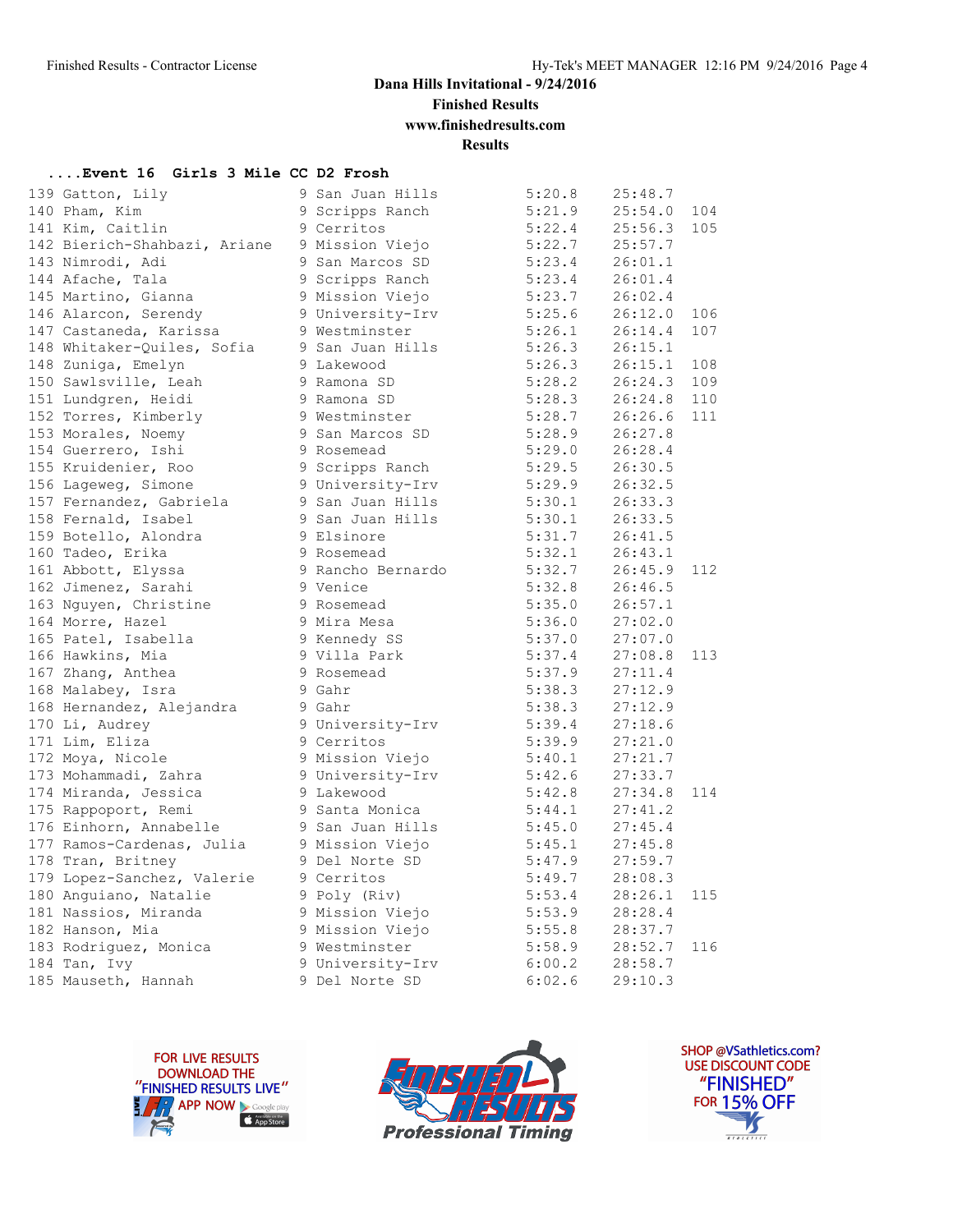## **Dana Hills Invitational - 9/24/2016 Finished Results**

**www.finishedresults.com**

**Results**

| Event 16 Girls 3 Mile CC D2 Frosh                                                                                                                                                                                               |                                                                                                                                                             |                   |                |    |    |                                                                                                  |      |                                                                                                            |      |           |
|---------------------------------------------------------------------------------------------------------------------------------------------------------------------------------------------------------------------------------|-------------------------------------------------------------------------------------------------------------------------------------------------------------|-------------------|----------------|----|----|--------------------------------------------------------------------------------------------------|------|------------------------------------------------------------------------------------------------------------|------|-----------|
| 186 Malhotia, Niharika<br>187 Herrod, Emily<br>188 Keevthijingne, Oshini<br>189 Tapia, Jayleen<br>190 Patel, Riddhi<br>191 Nguyen, Britney<br>192 Kingkeo, Felicia<br>193 Wise, Sierra<br>194 Patel, Karina<br>195 Chong, Erica | 9 Scripps Ranch<br>9 Scripps Ranch<br>9 Cerritos<br>9 Valley View<br>9 Cerritos<br>9 Rosemead<br>9 Cerritos<br>9 Mission Viejo<br>9 Cerritos<br>9 Mira Mesa |                   |                |    |    | 6:05.8<br>6:06.9<br>6:10.2<br>6:10.8<br>6:11.2<br>6:16.4<br>6:16.6<br>6:16.6<br>6:22.2<br>6:28.4 |      | 29:26.1<br>29:31.1<br>29:47.0<br>29:50.0<br>29:52.0<br>30:17.0<br>30:18.0<br>30:18.2<br>30:45.0<br>31:15.0 |      |           |
|                                                                                                                                                                                                                                 |                                                                                                                                                             | Team Scores       |                |    |    |                                                                                                  |      |                                                                                                            |      |           |
| Rank Team                                                                                                                                                                                                                       | Total                                                                                                                                                       | $\mathbf{1}$      | $\mathfrak{D}$ | 3  | 4  | 5                                                                                                | $*6$ | $*7$                                                                                                       | $*8$ | $\star$ Q |
| Results - Women<br>1 Claremont<br>1:42:06.00<br>Total Time:<br>20:25.20<br>Average:                                                                                                                                             | 78                                                                                                                                                          | $\overline{2}$    | 9              | 19 | 22 | 26                                                                                               | 31   | 53                                                                                                         |      |           |
| 2 Del Norte SD<br>Total Time:<br>1:43:45.30<br>20:45.06<br>Average:                                                                                                                                                             | 104                                                                                                                                                         | 7                 | 8              | 10 | 30 | 49                                                                                               | 64   | 67                                                                                                         |      |           |
| 3 Mission Viejo<br>Total Time:<br>1:44:42.60<br>20:56.52<br>Average:                                                                                                                                                            | 115                                                                                                                                                         | 6                 | 17             | 21 | 32 | 39                                                                                               | 48   | 58                                                                                                         |      |           |
| 4 San Juan Hills<br>Total Time:<br>1:45:30.00<br>21:06.00<br>Average:                                                                                                                                                           | 118                                                                                                                                                         | 13                | 15             | 16 | 36 | 38                                                                                               | 41   | 65                                                                                                         |      |           |
| 5 Santa Monica<br>Total Time:<br>1:45:30.00<br>21:06.00<br>Average:                                                                                                                                                             | 143                                                                                                                                                         | $\mathbf{1}$      | 24             | 28 | 44 | 46                                                                                               | 47   | 50                                                                                                         |      |           |
| 6 Kennedy SS<br>Total Time:<br>1:49:09.40<br>21:49.88<br>Average:                                                                                                                                                               | 203                                                                                                                                                         | 11                | 14             | 37 | 59 | 82                                                                                               | 86   | 92                                                                                                         |      |           |
| 7 Rosemead<br>Total Time:<br>1:50:46.20<br>22:09.24<br>Average:                                                                                                                                                                 | 225                                                                                                                                                         | 27                | 40             | 42 | 56 | 60                                                                                               | 69   | 94                                                                                                         |      |           |
| 8 University-Irv<br>Total Time:<br>1:50:21.70<br>22:04.34<br>Average:                                                                                                                                                           | 230                                                                                                                                                         | $12 \overline{ }$ | 29             | 51 | 61 | 77                                                                                               | 97   | 106                                                                                                        |      |           |





SHOP @VSathletics.com? USE DISCOUNT CODE "FINISHED" **FOR 15% OFF** Ŋ  $\frac{1}{1}$